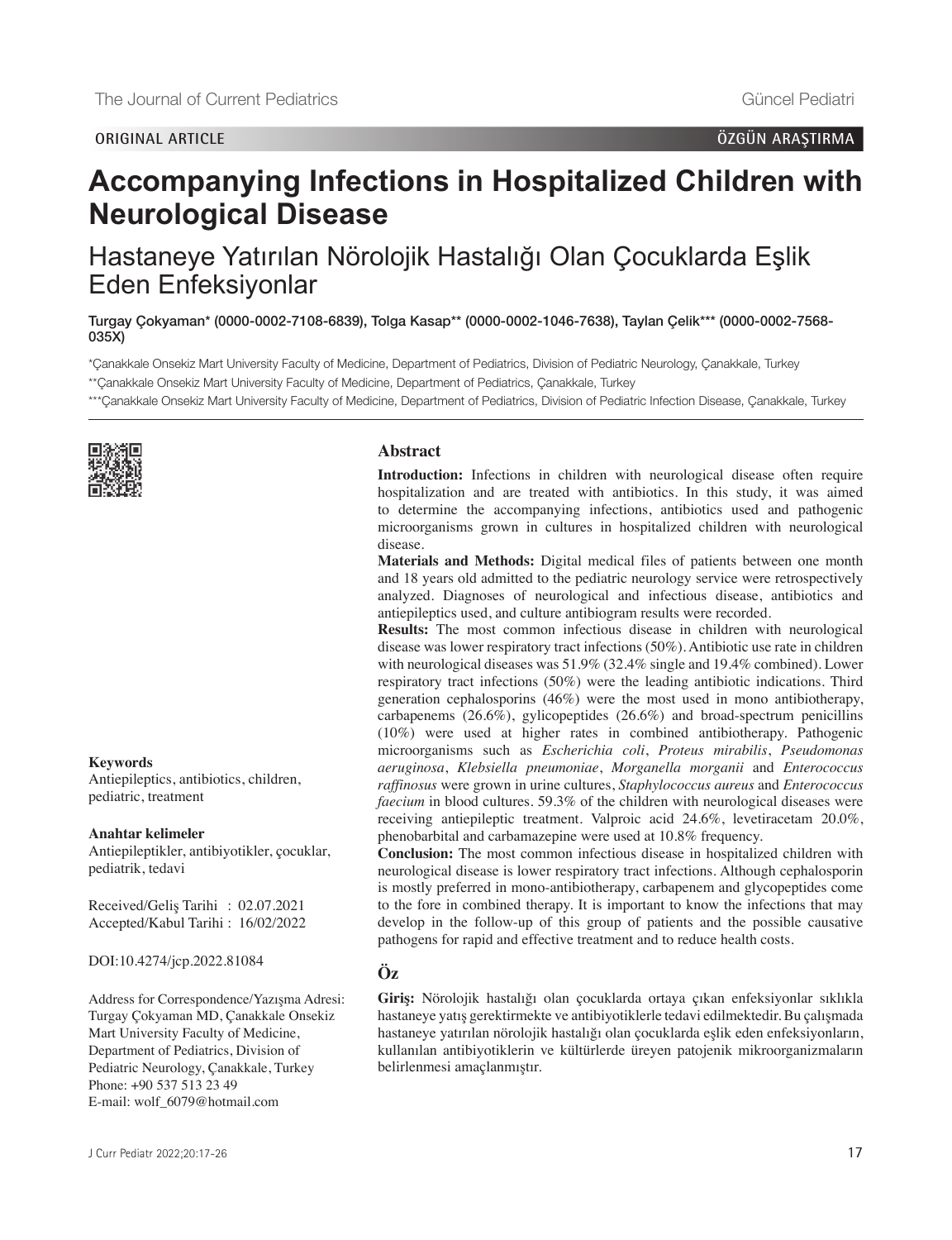**Gereç ve Yöntem:** Çocuk nörolojisi servisine yatırılan 1 ay-18 yaş arası hastaların dijital tıbbi dosyaları retrospektif olarak incelendi. Nörolojik ve enfeksiyon hastalığı tanıları, kullanılan antibiyotik ve antiepileptikler ve kültür antibiyogram sonuçları kaydedildi. **Bulgular:** Nörolojik hastalığı olan çocuklarda en sık görülen enfeksiyon hastalığı alt solunum yolu enfeksiyonlarıydı (%50). Antibiyotik kullanım oranı %51,9 (%32,4 mono ve %19,4 kombine) idi. Tekli antibiyotik tedavisinde en çok üçüncü kuşak sefalosporinler (%46) kullanılmıştı. Çoklu antibiyotik tedavisinde ise karbapenemler (%26,6), glikopeptidler (%26,6) ve geniş spektrumlu penisilinler (%10) daha yüksek oranlarda kullanılmıştı. İdrar kültürlerinde *Escherichia coli*, *Proteus mirabilis*, *Pseudomonas aeruginosa*, *Klebsiella pneumoniae*, *Morganella morganii* ve *Enterococcus raffinosus*, kan kültürlerinde ise *Staphylococcus aureus* ve *Enterococcus faecium* patojenleri üredi. Nörolojik hastalığı olan çocukların %59,3'ü antiepileptik tedavi almaktaydı. Valproik asit %24,6, levetirasetam %20,0, fenobarbital ve karbamazepin %10,8 sıklıkta kullanılmıştı. **Sonuç:** Hastaneye yatırılan nörolojik hastalığı olan çocuklarda en sık görülen enfeksiyon alt solunum yollarına aittir. Mono antibiyoterapide çoğunlukla sefalosporinler tercih edilse de kombine tedavide karbapenem ve glikopeptitler öne çıkmaktadır. Bu grup hastaların takiplerinde gelişebilecek enfeksiyonların ve neden olan olası patojenlerin bilinmesi hızlı ve etkin tedavi ve sağlık maliyetlerinin azaltılması için önemlidir.

## **Introduction**

Since the discovery of sulfonamide and penicillin, antibiotics have become indispensable treatment tools in modern medicine (1). They are at the top of prescription rankings in developed and developing countries in the world at present and are the most commonly prescribed medication in the childhood period in Turkey (2-4). To date, many antibiotics have been developed; however, this situation had led to problems like antibiotic resistance development and additional financial load (5).

Antibiotic use rates in special units like pediatric/ neonatal intensive care units (PICU/NICU), pediatric surgery, and hematology-oncology are high compared to other pediatric units (6). Due to antimicrobial stewardship programs (ASPs) developed in these special units, the target is prevention of antibacterial resistance development and reduction of costs (7).

There are many beneficial microorganisms preventing colonization of pathogens in a healthy human body. People with chronic neurological disease experience changes in oropharyngeal, gastrointestinal and urinary tract flora over time (8). Antiepileptic (AED), myorelaxant, immunomodulatory drugs and ketogenic diet used for treatment of neurological diseases in the childhood period contribute to variation in the microbiota (9-11). For example, it is known that the respiratory tract of children with cerebral palsy is colonized by *Pseudomonas aeruginosa (P. aeruginosa)* and other gram-negative bacteria, while the urinary systems of children with meningomyelocele and neurogenic bladder are colonized by antibiotic resistant *Escherichia coli (E. coli)*, *Enterobacteriaceae* and *Klebsiella* (12,13). When we examine the literature, there are very few studies on the change of microbiota in

children with chronic neurological disease, pathogenic microorganisms grown in cultures and appropriate use of antibiotics. Unfortunately, currently there are no guidelines such as ASP for children with neurological diseases. In our study, it was aimed to reveal common infectious diseases, antibiotics used for treatment and pathogens grown in cultures in children hospitalized in the pediatric neurology service in order to contribute to this gap in the field.

#### **Materials and Methods**

## *Patient Selection*

This study was designed as a retrospective and cross-sectional study in a tertiary level university hospital. The files of patients with neurological disease who were hospitalized and treated with antibiotics were retrospectively reviewed. Diagnosis of neurological diseases was made by the pediatric neurology division and monitoring of inpatients was completed by the same unit. In necessary situations, consultations were made with other units led by infectious diseases specialists.

The study inclusion criteria; a- children admitted to the pediatric neurology ward from 01. January 2018-31. December 2019, b- to be between 1 month and 18 years old, c- having a neurological disease such as epilepsy, cerebral palsy, demyelinating disease, meningomyelocele, hydrocephalus, muscle and peripheral nervous system diseases, d- having received at least 3 days of antibiotic treatment during hospitalization in the pediatric neurology ward.

The study exclusion criteria; children with prophylactic antibiotic use due to reasons like surgery or burns were not included in the study. Additionally,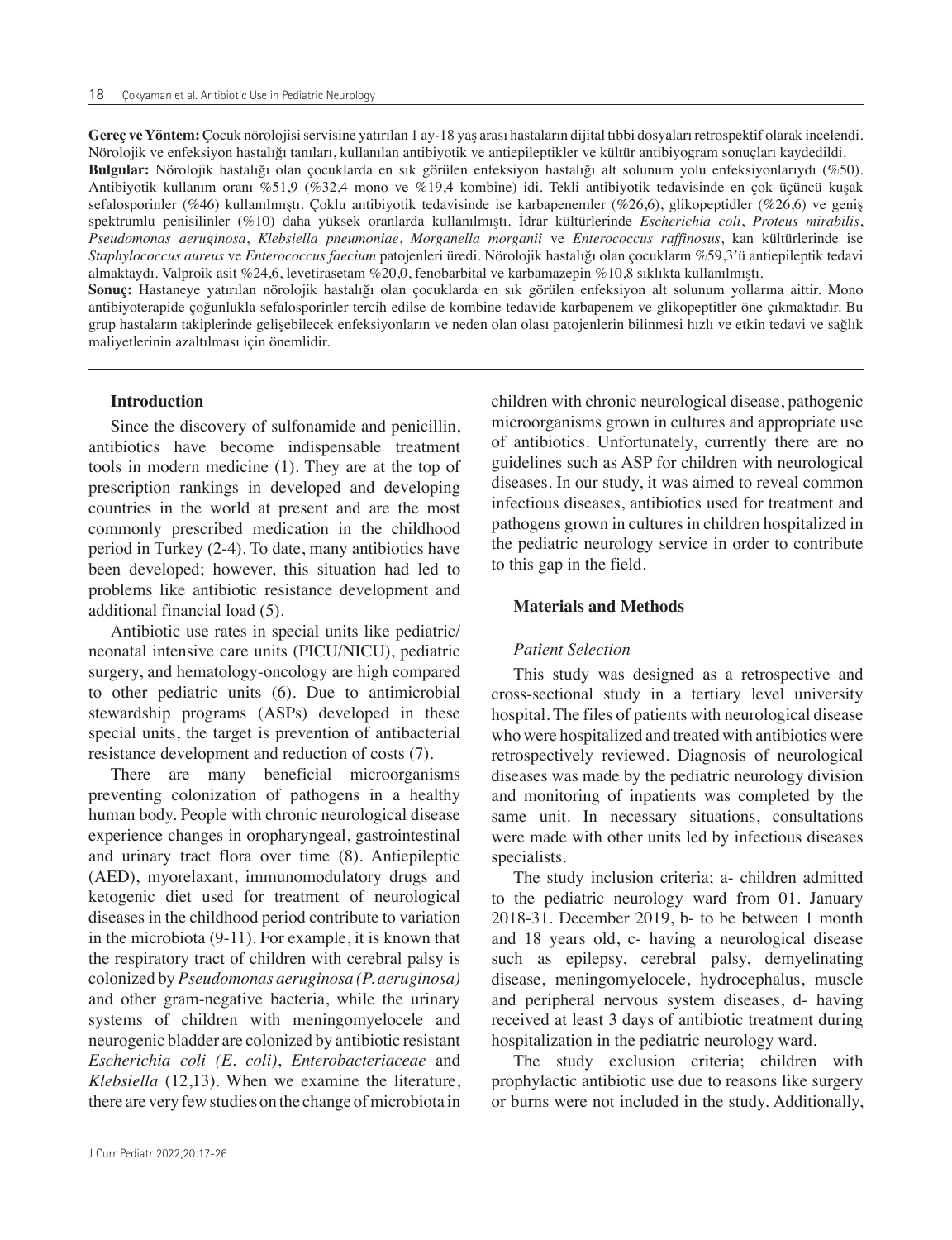children monitored by intensive care or hematology clinics were not included in the study. Cases whose treatment was referred to other units were excluded from the study.

Age, sex, primary neurological disease, comorbid infectious disease, empirical or therapeutic antibiotic use and hospitalization durations were retrospectively collected from digital medical files. Culture and antibiogram results were documented in line with reports from the microbiology laboratory serving in our hospital.

## *Statistical Analysis*

Age, primary neurological disease, infectious diseases, antibiotics, AEDs and hospitalization duration had mean  $\pm$  SD, median (minimummaximum) and percentages calculated. Culture and antibiogram results were presented from the available reports.

## *Ethical Statement*

Ethical approval was received for this study from the local ethics committee of Çanakkale Onsekiz Mart University Faculty of Medicine (approval number: 2011-KAEK-27/2019-E.1900186491, date: 15.01.2020).

# **Results**

Within the determined dates, 171 digital medical files suitable for the study were investigated. Cases were divided into two groups as those given and not given antibiotic treatment.

Group receiving antibiotics; A total of 93 cases were detected. Of these, two patients transferred to intensive care, one transferred to hematology, and one patient receiving burn treatment were excluded from the study. Nine cases with similar infection diagnoses and recurrent hospitalizations were also excluded from the study (Figure 1).

A total of 80 cases (51.9%) who were treated with antibiotics that met the study criteria were identified. The mean age in this group was  $6.0\pm4.5$  years, median 4.5 years (range: 1.2-17.6) and sex ratio boy/girl 44/36. Hospitalization duration was mean 7.3±4.1 days and median 6.0 days (minimum: 3.0-maximum: 24.0). Among those administered antibiotic treatment, 25 had epilepsy, 21 had cerebral palsy, 18 had cerebral

palsy + epilepsy, four had myelomeningocele, two had acute disseminated encephalomyelitis, two had hydrocephalus, two had Guillain-Barre syndrome (GBS), four had meningomyelocele + hydrocephalus + epilepsy, one had leukoencephalopathy (vanishing white matter disease) and one had Wilson disease (Table 1).

Group not receiving antibiotics; A total of 78 cases who did not receive antibiotic treatment were identified. Those who received treatment for different reasons such as hypotension (1), urticaria (2) and angioedema (1) were not included in the study (Figure 1).

There were 74 cases (48.1%) not administered antibiotics with mean age  $4.7\pm3.8$  years, median 5.8 years (minimum: 1.1-maximum: 17.8), sex ratio boy/ girl 39/35 and hospitalization duration mean  $5.1\pm2.1$ days, and median 6.3 days (minimum: 1-maximum: 13). Of these, 27 had epilepsy, 21 had febrile seizure, 12 had cerebral palsy + metabolic disturbance or malnutrition, 11 had neurometabolic and other undiagnosed diseases, two had hydrocephalus and one had GBS diagnosis (Table 1).

Among the 80 cases with neurological disease administered antibiotics, antibiotic treatment was given for the following diagnoses: 50% had lower respiratory tract infection (LRTI), 23.8% had lower urinary tract infection (LUTI), 11.3% had central nervous system infection (CNSI), 7.5% had gastrointestinal system infection (GISI), 5% had skin and soft tissue infection (SSTI) and 2.5% had occult bacteriemia (OB). A total of 127 cultures from these patients were studied comprising 71 blood samples, 33 urine samples, 11 cerebrospinal fluid (CSF) samples, nine stool samples, two wound samples and one sputum sample (Table 2).

There was grown in 18 urine cultures, eight blood cultures and the two wound cultures. According to urine culture results, *E. coli* (6), *Proteus mirabilis (P. mirabilis)* (4), *P. aeruginosa* (3), *Klebsiella pneumoniae (K. pneumoniae)* (2), *Morganella morganii* (1) and *Enterococus raffinosus* (1) were accepted as pathogenic microorganisms. *Streptococcus parasanguinis* (1) was not accepted as pathogen with proliferation below 100,000 CFU/mL. According to blood culture results, microorganisms accepted as pathogenic were *Staphylococcus aureus* (2) and *Enterococcus faecium* (1). However, as *Staphylococcus aureus* was not resistant to methicillin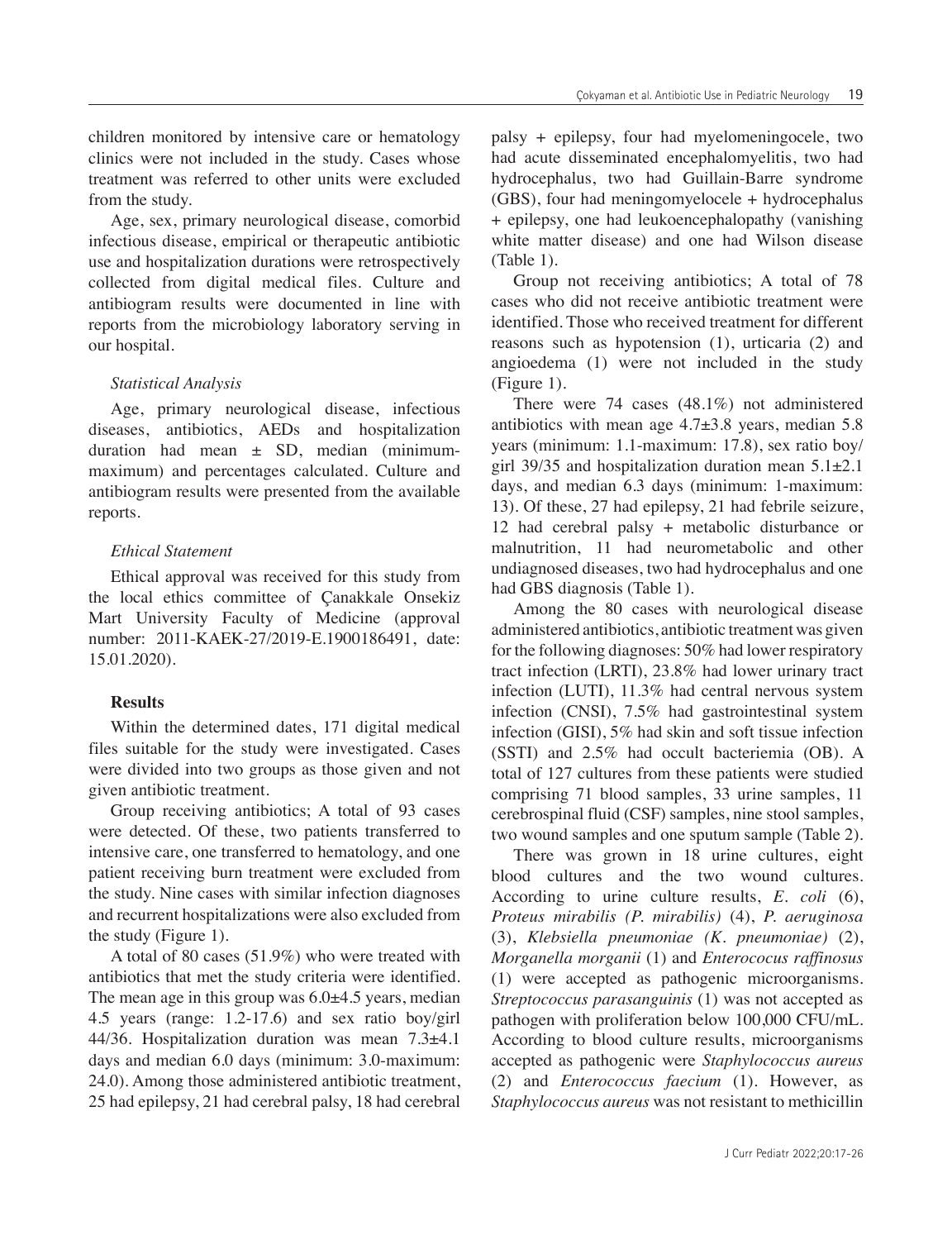and *Enterococcus faecium* was not resistant to ampicillin and vancomycin, antibiogram results are not presented. *Streptococcus mitis* (2), Coagulasenegative *Staphylococci* (2), and *Staphylococcus epidermidis* (1) proliferating in blood cultures were not accepted as pathogenic. One of the wound cultures produced *Provetella* spp. (1); however, antibiogram results were not given as significant antibiotic resistance was not identified. The other wound culture produced Staphylococcus hominis (1); however, this microorganism was not accepted as pathogenic (Table 2). The antibiogram results for gram-negative microorganisms accepted as being pathogenic are also presented in Table 3.

The general antibiotic use rate among children admitted to hospital for neurological disease was 51.9% (80/154). Within the total study population, the monotherapy rate was 32.4% (50/154) and combined treatment rate was 19.4% (30/154). In empirical or pathogen-specific monotherapy were used third generation cephalosporins most at 46%. This was followed by ampicillin-sulbactam at 32%, second

generation cephalosporins at 12% and aminoglycosides at 6%. For combined antibiotic therapy, it was observed that broad spectrum antibiotics like carbapenem (26.6%), glycopeptides (26.6%), aminoglycosides (20%) and broad-spectrum penicillin (100%, fourth generation) were used. Nearly all antivirals (30% acyclovir and oseltamivir) were used within combined therapy (Graphic 1a, b).

It was identified that 59.3% of children with neurological disease administered antibiotic treatment were also receiving antiepileptic treatment. Among these, 33.9% were receiving mono and 25.4% were receiving combined antiepileptic treatment. When we examine the frequency of AED use individually, the order was valproic acid 24.6%, levetiracetam 20.0%, phenobarbital and carbamazepine 10.8%, clobazam 9.2%, topiramate 6.2%, clonazepam, vigabatrin 4.6% and others (lamotrigine, phenytoin, zonisamide, stiripentol) 9.2% (Graphic 2a, b). Little used treatments such as tizanidine, trihexyphenidyl, intravenous immunoglobulin, and steroids were not recorded.



**Figure 1.** Patients and disease groups included in the study.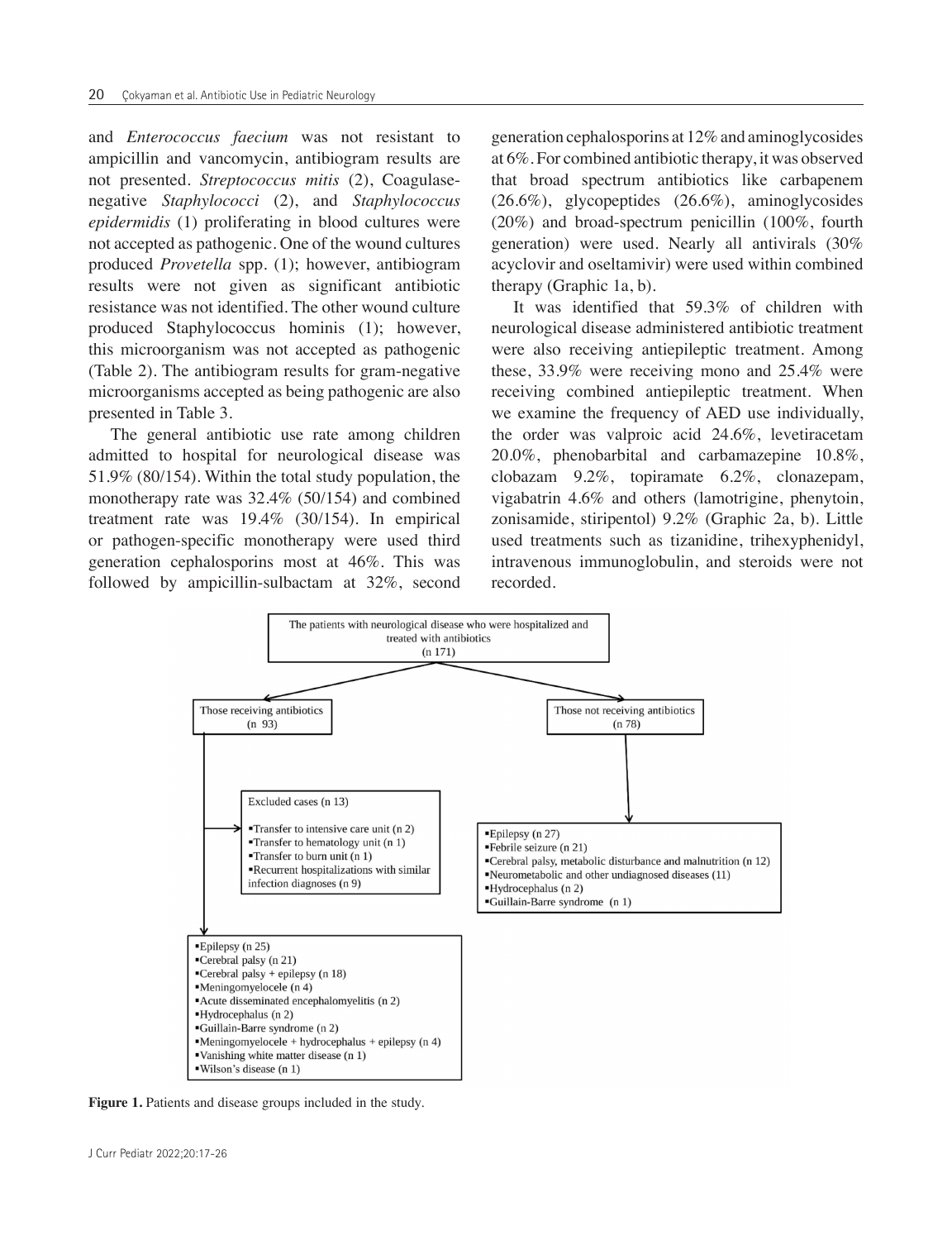## **Discussion**

In many neurological diseases, especially CP, respiratory tract diseases are seen due to multiple factors such as impaired airway clearance, breathing mechanics, non-effective coughing and oropharyngeal dysphagia (14). Vomiting and occult aspirations seen in other neurological diseases, especially seizures (postictal stage), also facilitate the development of respiratory diseases (15). In addition to these factors, malnutrition also causes deterioration of general health and susceptibility to respiratory infections (16).

In our study, the majority of children with neurological disease were hospitalized for LRTI. In point prevalence surveys (PPSs) LRTI lead the indications for antibiotic use (17). In our study, respiratory, urinary and gastrointestinal tract infections led the list of antibiotic indications. Differently in our study, the rate was 11.3% for CNSI in terms of antibiotic use indications (Table 2). This rate is higher than rates reported by Versporten et al. (18)



b-Combined antibiotherapy (19.4%)



**Graphic 1.** Antibiotic use rates in children hospitalized with neurological diseases; (a) frequency of antibiotics used in monotherapy, (b) frequency of antibiotics used in combined therapy.

(2010) and Amadeo et al. (19) (2016). This elevation may be due to diseases like encephalitis, meningitis or meningoencephalitis naturally being included in pediatric neurology compared to general pediatrics. However, the lack of pathogen proliferation in CSF cultures indicates deficiencies in technical topics like taking cultures and sending to the laboratory or perhaps a tendency toward overdiagnosis of CNSI.

In our study, the antibiotic use rate for children with neurological diseases hospitalized for treatment was 51.9% (Table 1). This rate is a little higher than antibiotic use rates reported in outpatient PPSs (20). PPSs are also applied in inpatient clinics and antibiotic use rates are reported according to ward (e.g., general pediatrics, PICU/NICU, surgery and hematology-oncology) (21). However, to date, there is no data about antibiotic use in children hospitalized with neurological diseases. Versporten et al. (18) (2016) reported 36.7% antibiotic use in hospitalized children in a multinational PPS, while Gharbi et al. (22) reported 40.9% in multicenter studies, Amadeo et al. (19) (2010) reported 32% and Gerber et al. (23) reported 60%. Antibiotic use rates in special units like the PICU/NICU, surgery and hematology-oncology increase further to reach 60-90% (24).



**Graphic 2.** Antiepileptic drugs used by children with neurological diseases; (a) mono and combined antiepileptic treatment rates, (b) frequency of antiepileptic drugs.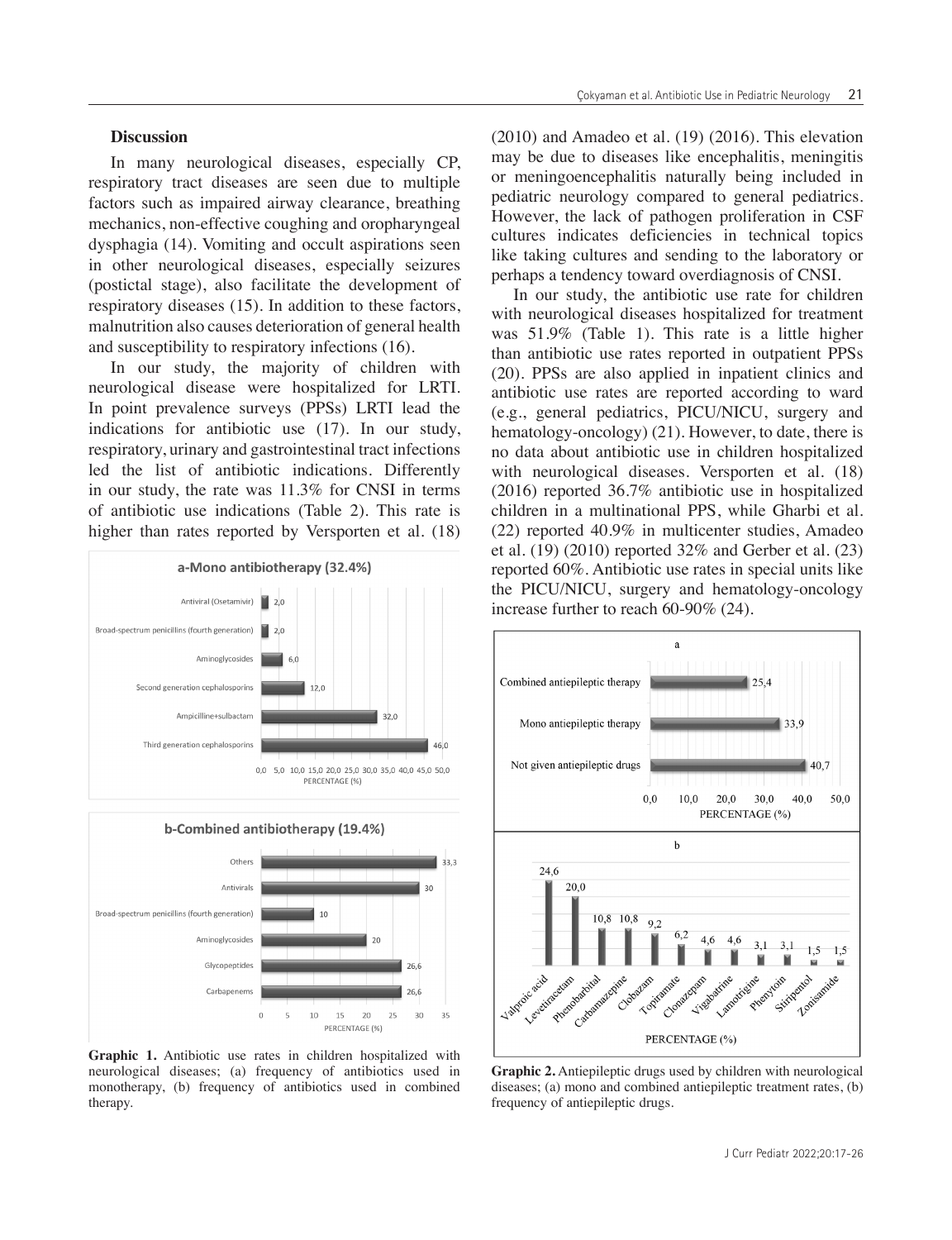| Table 1. Demographic characteristics of the study group                                                                           |                                                                 |  |  |  |  |  |  |  |
|-----------------------------------------------------------------------------------------------------------------------------------|-----------------------------------------------------------------|--|--|--|--|--|--|--|
| Children with primary neurological disease undergoing antibiotherapy (n 80), %51.9                                                |                                                                 |  |  |  |  |  |  |  |
| Age (years)                                                                                                                       | Mean 6.0±4.5, median 4.5 (minimum: 1.2-maximum: 17.6)           |  |  |  |  |  |  |  |
| Gender; male/female (%)                                                                                                           | 44 (55.0%)/36 (45.0%)                                           |  |  |  |  |  |  |  |
| Hospitalization lenght (days)                                                                                                     | Mean 7.3±4.1 median 6.0 (minimum: 3-maximum: 24)                |  |  |  |  |  |  |  |
| Neurological diagnoses (n)                                                                                                        |                                                                 |  |  |  |  |  |  |  |
|                                                                                                                                   | Epilepsy $(n=25)$                                               |  |  |  |  |  |  |  |
|                                                                                                                                   | Cerebral palsy (n=21)                                           |  |  |  |  |  |  |  |
|                                                                                                                                   | Cerebral palsy + epilepsy $(n=18)$                              |  |  |  |  |  |  |  |
|                                                                                                                                   | Meningomyelocele (n=4)                                          |  |  |  |  |  |  |  |
|                                                                                                                                   | ADEM $(n=2)$                                                    |  |  |  |  |  |  |  |
|                                                                                                                                   | Hydrocephalus $(n=2)$                                           |  |  |  |  |  |  |  |
|                                                                                                                                   | GBS $(n=2)$                                                     |  |  |  |  |  |  |  |
|                                                                                                                                   | Meningomyelocele + hydrocephalus + epilepsy $(n=4)$             |  |  |  |  |  |  |  |
|                                                                                                                                   | $VWM (n=1)$                                                     |  |  |  |  |  |  |  |
|                                                                                                                                   | Wilson's disease $(n=1)$                                        |  |  |  |  |  |  |  |
| Children with primary neurological disease not receiving antibiotherapy ( $n=74$ ), 48.1%                                         |                                                                 |  |  |  |  |  |  |  |
| Age (years)                                                                                                                       | Mean 4.7±3.8, median 5.8 (minimum: 1.1-maximum: 17.8)           |  |  |  |  |  |  |  |
| Gender; male/female (%)                                                                                                           | 39 (52.7%)/35 (47.2%)                                           |  |  |  |  |  |  |  |
| Hospitalization lenght (days)                                                                                                     | Mean $5.1\pm2.1$ median 6.3 (minimum: 1-maximum: 13)            |  |  |  |  |  |  |  |
| Neurological diagnoses (n)                                                                                                        |                                                                 |  |  |  |  |  |  |  |
|                                                                                                                                   | Epilepsy $(n=27)$                                               |  |  |  |  |  |  |  |
|                                                                                                                                   | Febrile seizure $(n=21)$                                        |  |  |  |  |  |  |  |
|                                                                                                                                   | Cerebral palsy, metabolic disturbance and malnutrition $(n=12)$ |  |  |  |  |  |  |  |
|                                                                                                                                   | Neurometabolic and other undiagnosed diseases (11)              |  |  |  |  |  |  |  |
|                                                                                                                                   | Hydrocephalus $(n=2)$                                           |  |  |  |  |  |  |  |
|                                                                                                                                   | $GBS(n=1)$                                                      |  |  |  |  |  |  |  |
| n: number of cases, ADEM: Acute disseminated encephalomyelitis, GBS: Guillain-Barre syndrome, VWM: Vanishing white matter disease |                                                                 |  |  |  |  |  |  |  |

Due to developed ASPs, the target is to treat infections in a short time and effective way. Additionally, one of the important aims of ASPs is to prevent development of antibiotic resistance (25). Due to ASPs developed for PICU/NICU, surgery and hematology-oncology wards, antibiotic resistance development has been brought partially under control. However, the presence of infections with neurological diseases and AED use makes antibiotic treatment very complex. It is necessary to consider the choice of suitable antibiotic and reaching effective blood levels, keeping AED at effective blood levels, effects on liver, kidney and other organ functions, drugdrug interactions (DDIs) and adverse drug reactions that may develop (26). Unfortunately, in practice we

see these parameters are not always considered. This situation makes a range of difficulties in treatment of both infectious disease and neurological disease unavoidable.

The basic target for treatment of infectious diseases is to administer the most effective antibiotic for the possible or identified infectious agent. However, a natural problem like possible antibiotic-AED interaction occurs. For solution of this paradox, paying attention to culture and antibiogram results may provide a guide. Thorbum et al. (27) (2009) reported *P. aeruginosa*, *Klebsiella* and *Enterobacter* species proliferated in throat cultures from children with CP admitted to the PICU and on mechanical ventilation. In our study, CP cases were followed in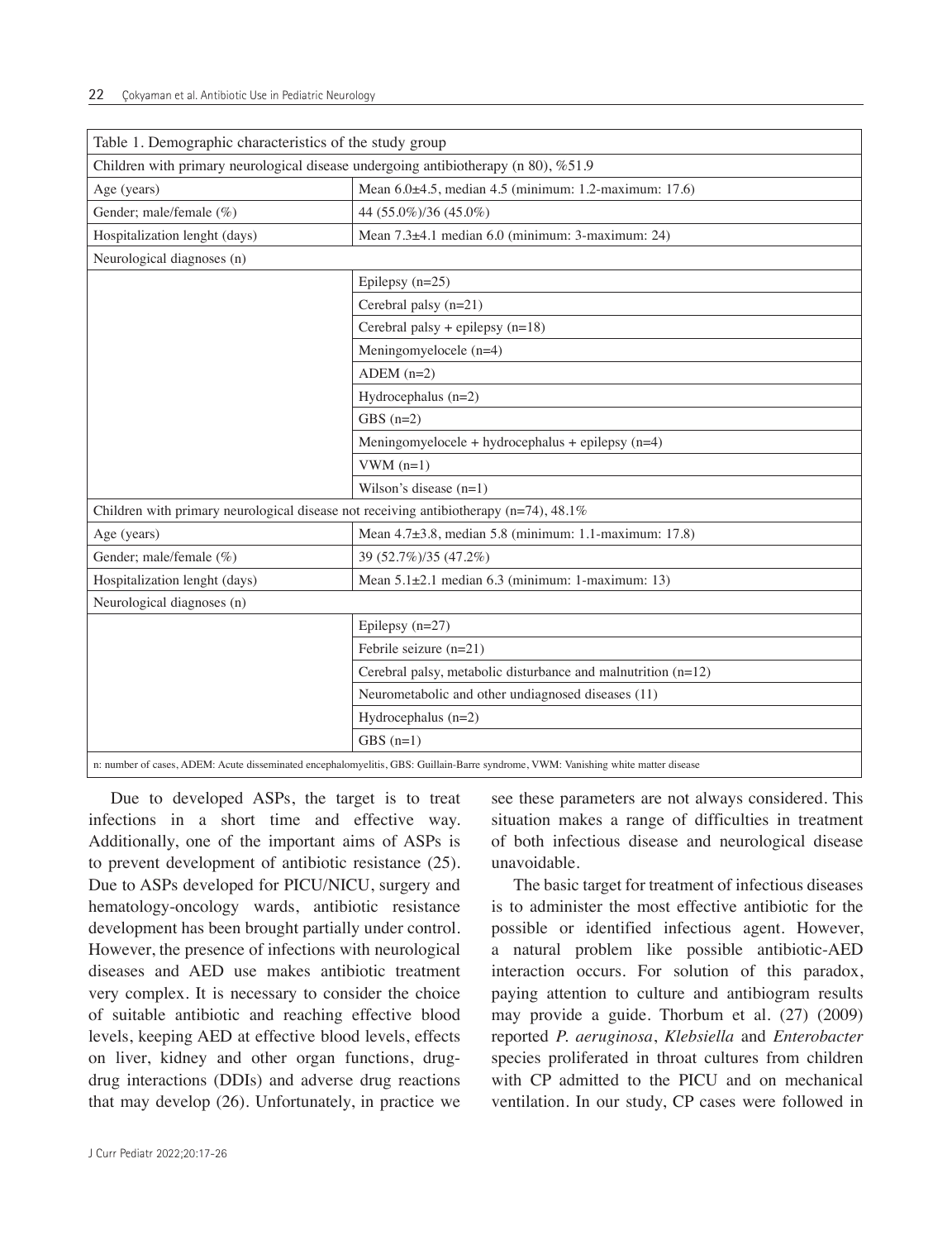| growing in their cultures |              |                |              |                                                                                                                                                                                                           |  |  |  |  |  |  |  |
|---------------------------|--------------|----------------|--------------|-----------------------------------------------------------------------------------------------------------------------------------------------------------------------------------------------------------|--|--|--|--|--|--|--|
| Files reviewed $(n=80)$   |              |                |              |                                                                                                                                                                                                           |  |  |  |  |  |  |  |
| Infectious diseases       |              | $(\%)$         |              |                                                                                                                                                                                                           |  |  |  |  |  |  |  |
|                           | <b>LRTI</b>  | 50.0           |              |                                                                                                                                                                                                           |  |  |  |  |  |  |  |
|                           | <b>LUTI</b>  | 23.8           |              |                                                                                                                                                                                                           |  |  |  |  |  |  |  |
|                           | <b>CNSI</b>  | 11.3           |              |                                                                                                                                                                                                           |  |  |  |  |  |  |  |
|                           | <b>GISI</b>  | 7.5            |              |                                                                                                                                                                                                           |  |  |  |  |  |  |  |
|                           | <b>SSTI</b>  | 5.0            |              |                                                                                                                                                                                                           |  |  |  |  |  |  |  |
|                           | <b>OB</b>    | 2.5            |              |                                                                                                                                                                                                           |  |  |  |  |  |  |  |
| Cultures studied          |              | (n)            | (n)          | <b>Production</b>                                                                                                                                                                                         |  |  |  |  |  |  |  |
|                           | <b>Blood</b> | 71             | 8            | Staphylococcu saureus (2)*<br>Streptococcus mitis (2)<br>Coagulase-negative Staphylococci (2)<br>Enterococcus faecium (1)*<br>Staphylococcus epidermidis (1)                                              |  |  |  |  |  |  |  |
|                           | Urine        | 33             | 18           | Escherichia coli (6)*<br>Proteus mirabilis (4)*<br>Pseudomonas aeruginosa (3)*<br>Klebsiella pneumoniae (2)*<br>Enterococcus raffinosus (1)*<br>Morganella morganii (1)*<br>Streptococcus parasanguis (1) |  |  |  |  |  |  |  |
|                           | 11           | $\mathbf{0}$   |              |                                                                                                                                                                                                           |  |  |  |  |  |  |  |
|                           | $\mathbf{1}$ | $\mathbf{0}$   |              |                                                                                                                                                                                                           |  |  |  |  |  |  |  |
|                           | Wound        | $\overline{c}$ | $\mathbf{2}$ | Staphylococcus hominis (1)<br>Prevotella spp (1)*                                                                                                                                                         |  |  |  |  |  |  |  |
|                           | Gaita        | 9              | $\theta$     |                                                                                                                                                                                                           |  |  |  |  |  |  |  |

Table 2. Infectious diseases using antibiotics in children with neurological diseases and pathogenic microorganisms

LRTI: Lower respiratory tract infection, LUTI: Lower urinary tract infection, CNSI: Central nervous system infection, GISI: Gastrointestinal system infection, SSTI: Skin and<br>soft tissue infection, OB: Occult bacteriemia, \*

the ward and mechanical ventilation was not applied. Most pathogens like *E. coli*, Pseudomonas aeruginosa, *K. pneumoniae* and *P. mirabilis* were identified in the urine cultures of myelomeningocele cases. These pathogens were observed to have multiple antibiotic resistance. Gram negative pathogens easily colonize susceptible hosts due to pili and fimbriae creating chaperone-usher pathway (28). Additionally, another situation which eases pathogen colonization is degradation of mucosal fibronectin by elastase secreted by macrophages with stimulation of chronic diseases and the resulting disruption of the robustness of muco-ciliary clearance (29).

In our study, the majority of children with neurological disease (59.3%) were observed to receive antiepileptic treatment. AEDs with elimination through the liver like valproic acid, phenobarbital,

carbamazepine and benzodiazepine were mostly used (Graphic 2). Levetiracetam with elimination via the renal route was used at 20% levels. In this context, we can say that first generation antiepileptics are more commonly used for epilepsy treatment. AEDs in this group, especially carbamazepine, valproic acid, phenobarbital and phenytoin, may affect the efficacy and safety of medications when used together (30). In our study, it was observed that cephalosporins, ampicillin + sulbactam, aminoglycosides, glycopeptides and carbapenem were frequently chosen for antibiotic treatment (Graphic 1). The frequent use of potent seizurogenic antibiotics like cephalosporin, penicillin and carbapenem in children with neurological disease indicates that infection treatment was prioritized due to identification of resistant pathogens and unfortunately, antibiotic-antiepileptic interactions were ignored.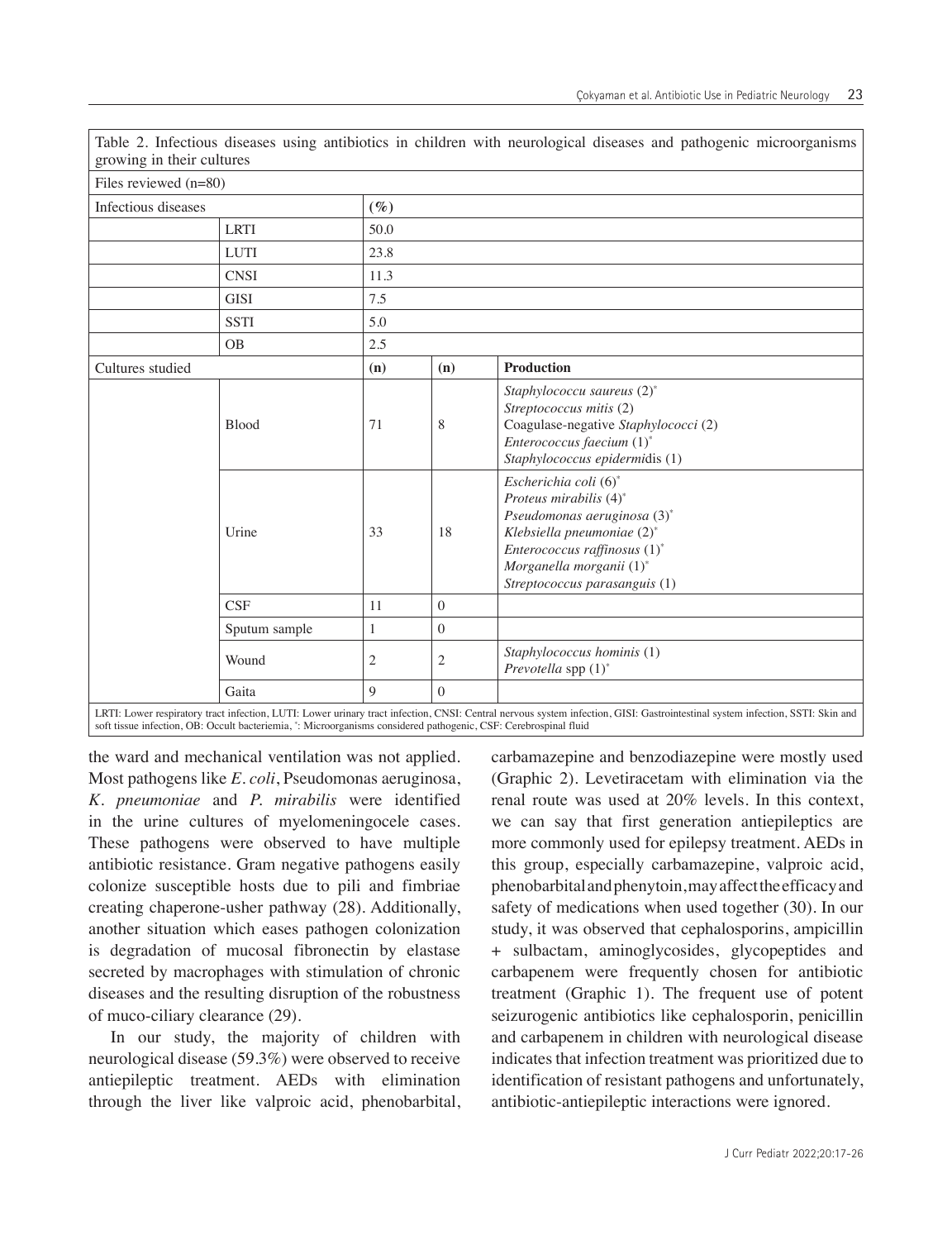| susceptibility                                                                                                            |         |   |              |                |              |               |              |                |              |                |              |              |                |              |                         |                |
|---------------------------------------------------------------------------------------------------------------------------|---------|---|--------------|----------------|--------------|---------------|--------------|----------------|--------------|----------------|--------------|--------------|----------------|--------------|-------------------------|----------------|
| Antibiotics/                                                                                                              | E. coli |   |              |                |              | K. pneumoniae |              | P. aeruginosa  |              |                | P. mirabilis |              |                |              | $M_{\cdot}$<br>morganii |                |
| Microorganisms                                                                                                            | 1       | 2 | 3            | $\overline{4}$ | 5            | 6             | 1            | $\overline{c}$ | 1            | $\overline{2}$ | 3            | $\mathbf{1}$ | $\mathfrak{2}$ | 3            | $\overline{4}$          | 1              |
| Amoxicilin/Cl                                                                                                             | S       | S | $\mathbb{R}$ | $\mathbb{R}$   | $\mathbb{R}$ | ${\bf S}$     | S            | $\mathbb{R}$   | $\mathbb{R}$ |                |              | S            | $\mathbb{R}$   | $\mathbb{R}$ | $\mathbb{R}$            | $\mathbb{R}$   |
| Ampicillin                                                                                                                | S       | S | $\mathbb{R}$ |                |              | $\mathbb{R}$  | $\mathbb{R}$ | $\mathbb{R}$   | $\mathbb{R}$ |                |              | S            | $\mathbb{R}$   |              |                         |                |
| Cefixime                                                                                                                  | S       | S | S            | S              | S            | S             | S            |                |              |                |              | S            |                | S            | $\mathbb{R}$            | $\mathbb{R}$   |
| Ceftriaxone                                                                                                               | S       | S | S            | S              | S            | S             | S            | $\mathbb{R}$   | $\mathbb{R}$ |                |              |              | S              |              |                         |                |
| Cetfazidim                                                                                                                |         |   |              | S              | I            |               | S            | $\mathbb{R}$   | S            | S              | S            |              | S              | S            | ${\bf R}$               | $\mathbb{R}$   |
| Cefepime                                                                                                                  |         |   |              | S              | $\mathbb{R}$ |               | S            | $\mathbb{R}$   | $\mathbb{R}$ |                | $\mathbb{R}$ |              | $\mathbb{R}$   | S            | $\mathbb{R}$            | ${\bf S}$      |
| Gentamicin                                                                                                                | S       | S | S            | $\mathbb{R}$   | S            | S             | S            | S              | $\mathbb{R}$ | S              | $\mathbb{R}$ | I            | ${\bf R}$      | $\mathbb{R}$ | $\mathbb{R}$            | ${\bf S}$      |
| Amikacin                                                                                                                  |         |   |              | S              | S            |               | S            | S              | I            | S              | I            | S            | I              | S            | $\mathbb{R}$            | ${\bf S}$      |
| Piperacillin/Tz                                                                                                           | S       | S | S            | S              | S            | S             | S            | I              | S            | S              | S            |              | $\mathbb{R}$   | S            | S                       | ${\bf S}$      |
| Meropenem                                                                                                                 |         |   |              | S              |              |               | S            |                | S            | S              | S            |              |                | S            | S                       | ${\mathcal S}$ |
| Ertapenem                                                                                                                 |         |   |              | S              |              |               |              |                | $\mathbb{R}$ |                |              |              |                |              |                         | S              |
| Ciprofloxacin                                                                                                             | S       | S | S            | $\mathbb{R}$   | S            |               | S            | S              | S            | S              | $\mathbb{R}$ | $\mathbb{R}$ | $\mathbb{R}$   | $\mathbb{R}$ | $\mathbb{R}$            | ${\mathcal S}$ |
| Trimethoprim/Slf                                                                                                          | S       | S | S            | $\mathbb{R}$   | S            | S             | S            | $\mathbb{R}$   |              |                |              | S            | $\mathbb{R}$   |              | S                       | S              |
| Colistin                                                                                                                  |         |   |              |                |              |               |              |                |              |                | S            |              |                | S            |                         |                |
| Cl: Clavulonic acid, Tz: Tazobactam, Slf: Sulfamethooxazole, I: Intermediate susceptibility, R: Resistant, S: Susceptible |         |   |              |                |              |               |              |                |              |                |              |              |                |              |                         |                |

Table 3. Pathogenic microorganisms produced in cultures of children with neurological diseases and their antibiotic

One of the important limitations of our study is that plasma levels of AEDs could not be measured. If we had been able to perform these measurements, we could make clearer interpretations about antibiotic-AED pharmacokinetic interactions and proconvulsant character of antibiotics. However, this was not part of our study design and we noted no serious variation in epileptic seizure frequency among children with neurological disease undergoing antibiotic treatment during investigation of the files.

Children receiving antiepileptic treatment and with chronic neurological disease have more variability in microbiota and susceptibility to infectious agents compared to healthy children (31). This situation naturally means that these children are more easily and frequently exposed to infectious diseases. Unfortunately, it is still a complex issue to consider drug interactions between AEDs and antibiotics and to avoid proconvulsive antibiotics. Measurement of the therapeutic plasma levels of both antibiotics and AEDs will bring extra financial load to health expenditure. Important situations that should be recalled are that macrolide, carbapenem and antituberculotic medications affect AED blood levels and especially

J Curr Pediatr 2022;20:17-26

carbapenem significantly lowers the plasma concentration of valproic acid (32). Additionally, care should be taken that factors like underlying neurological disease, infection, age and nutrition may negatively contribute to DDIs (33).

## **Conclusion**

In this study, a situation determination was made about common infection diseases, antibiotics used, and pathogenic microorganisms produced in cultures in children with neurological disease who were hospitalized in the pediatric neurology ward. Neurological diseases such as epilepsy, CP, hydrocephalus and meningomyelocele are among the diseases that require hospitalization and antibiotic treatment. Upper respiratory tract infections are detected most frequently in this group of patients and they are mostly treated with cephalosporins. Grampositive cocci such as staphylococci and streptococci grow in blood cultures, and gram-negative pathogens such as *E. coli*, *P. aeruginosa* and *P. mirabilis* in urine cultures. In parallel with technological and pharmacological developments, currently children with epilepsy, CP and other neurological diseases have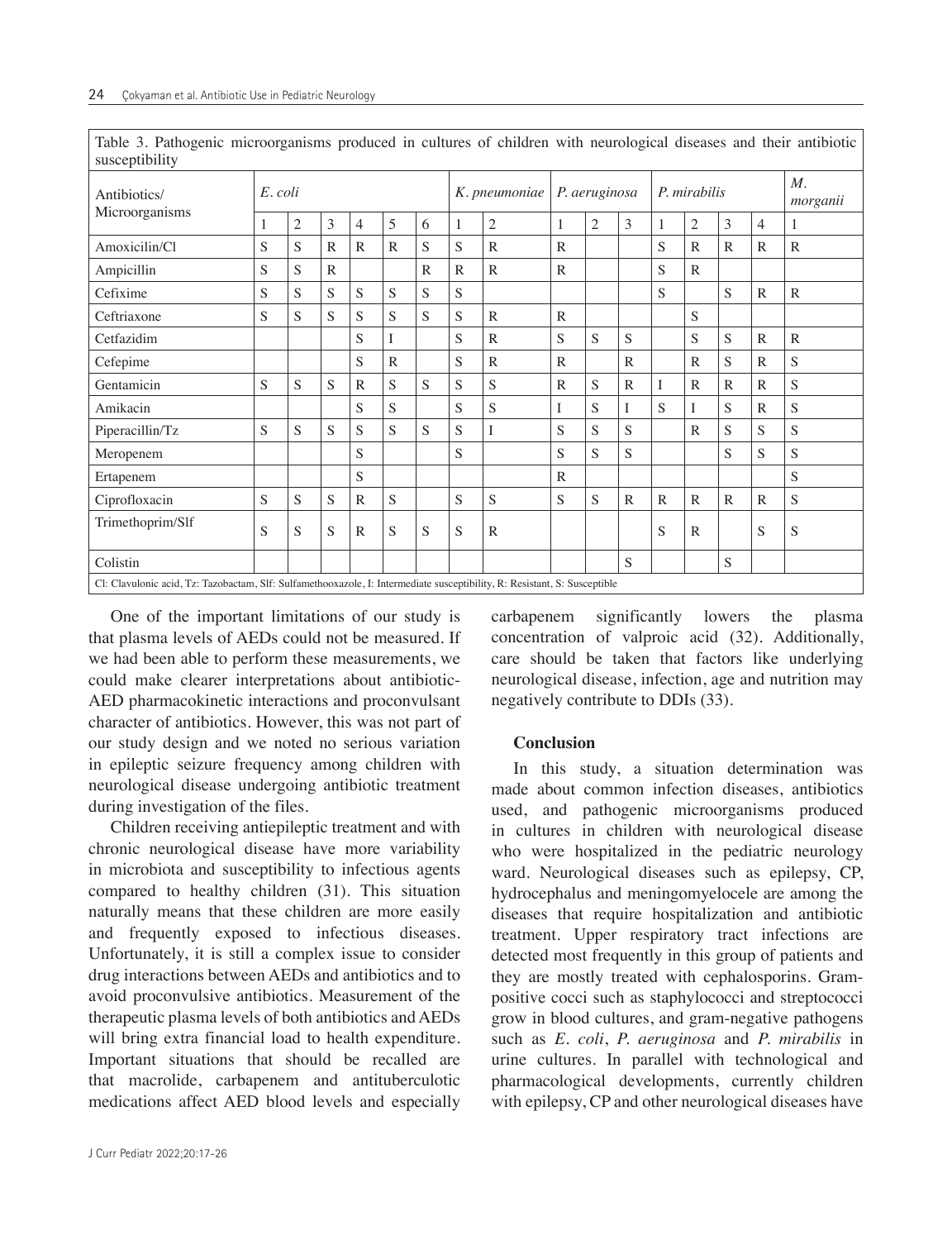longer duration of survival. Knowing the common infection diseases in children with neurological diseases and predicting possible pathogens can provide serious benefits in important issues such as establishing an effective antibiotic treatment strategy and reducing health costs.

# **Ethics**

*Ethics Committee Approval:* Ethical approval was received for this study from the local ethics committee of Çanakkale Onsekiz Mart University Faculty of Medicine (approval number: 2011-KAEK-27/2019-E.1900186491, date: 15.01.2020).

*Conflict of Interest:* No conflict of interest was declared by the authors.

*Financial Disclosure:* The authors declared that this study received no financial support.

#### **References**

- 1. Aminov R. History of antimicrobial drug discovery: major classes and health impact. Biochem Pharmacol 2017;133:4-19.
- 2. Fernandes P, Martens E. Antibiotics in late clinical development. Biochem Pharmacol 2017;133:152-63.
- 3. Goossens H, Ferech M, Stichele Vander R, Elseviers M. Outpatient antibiotic use in Europe and association with resistance: a crossnational database study. Lancet 2005;365:579-87.
- 4. Devrim İ, Gülfidan G, Tavlı V, Dizdarer C, Yaşar N, Oruç Y et al. Dr. Behçet Uz Çocuk Hastanesinde antibiyotik kullanımına ilişkin nokta prevelans çalışması. J Pediatr Inf 2009;3:11-3.
- 5. Shorr AF. Epidemiology and economic impact of methicillinresistant Staphylococcus aureus: review and analysis of the literature. Pharmacoeconomics 2007;25:751-68.
- 6. Abbas Q, Ul Haq A, Kumar R, Ali SA, Hussain K, Shakoor S. Evaluation of antibiotic use in pediatric intensive care unit of developing country. Indian J Crit Care Med 2016;20:291-4.
- 7. Hersh AL, De Lurgio SA, Thurm C, Lee BR, Weissman SJ, Courter JD, et al. Antimicrobial stewardship programs in free standing children's hospitals. Pediatrics 2015;135:33-9.
- 8. Catanzaro R, Anzalone M, Calabrese F, Milazzo M, Capuana M, Italia A, et al. The gut microbiota and its correlations with the central nervous system disorders. Panminerva Med. 2015;57(3):127-43.
- 9. De Caro C, Iannone LF, Citraro R, Striano P, De Sarro G, Constanti A, et al. Can we 'seize' the gut microbiota to treate epilepsy ? Neurosci Biobehav Rev 2019;107:750-64.
- 10. Dahlin M, Prast-Nielsen S. The gut microbiome and epilepsy. BioMedicine 2019;44:741-6.
- 11. Huang C, Li Y, Feng X, Li D, Li X, Ouyang Q, et al. Distinct gut microbiota composition and functional category in children with cerebral palsy and epilepsy. Front Pediatr 2019;7:394.
- 12. Gerdung CA, Tsang A, Yasseen AS 3rd, Armstrong K, McMillan HJ, Kovesi T. Association between chronic aspiration and chronic airway infection with Pseudomonas aeruginosa and other gram-negative bacteria in children with cerebral palsy. Lung 2016;194:307-14.
- 13. Forster CS, Panchapakesan K, Stroud C, Banerjee P, Gordish-Dressman H, Hsieh MH. A cross-section analysis of the urine microbiome of children with neuropathic bladders. J Pediatr Urol 2020;16:593.e1-593.e8.
- 14. Marpole R, Blackmore AM, Gibson N, Cooper MS, Langdon K, Wilson AC. Evaluation and management of respiratory illness in children with cerebral palsy. Front Pediatr 2020;8:333.
- 15. Velayutham P, Irace AL, Kawai K, Dodrill P, Perez J, Londahl M, et al. Silent aspiration: Who is at risk? Laryngoscope 2018;1281952-7.
- 16. Rodríguez L, Cervantes E, Ortiz R. Malnutrition and gastrointestinal and respiratory infections in children: a public health problem. Int J Environ Res Public Health 2011;8:1174- 205.
- 17. Hagedoorn NN, Borensztajn DM, Nijman R, Balode A, vonBoth U, Carrol ED, et al. Variation in antibiotic prescription rates in febrile children presenting to emergency departments across Europe (MOFICHE): A multicentre observationals tudy. PLoS Med 2020;17:e1003208.
- 18. Versporten A, Bielicki J, Drapier N, Sharland M, Goossens H, ARPEC Project group. The World wide Antibiotic Resistance and Prescribing in European Children (ARPEC) point prevalence survey: developin ghospital quality indicators of antibiotic prescribing for children. J Antimicrob Chemother 2016;71:1106- 17.
- 19. Amadeo B, Zarb P, Muller A, Drapier N, Vankerckhoven V, Rogues A-M, et al. European Surveillance of Antibiotic Consumption (ESAC) point prevalence survey 2008: paediatric antimicrobial prescribing in 32 hospitals of 21 European countries. J Antimicrob Chemother 2010;65:2247-52.
- 20. van den Broek AK, van Hest RM, Lettinga KD, Jimmink A, Lauw FN, Visser CE, et al. The appropriateness of antimicrobial use in the out patient clinics of three hospitals in the Netherlands. Antimicrob Resist Infect Control 2020;9:40.
- 21. Kepenekli E, Soysal A, Yalindag-Ozturk N, Ozgur O, Ozcan I, Devrim I, et al. Healthcare associated infections in pediatric intensive care units in Turkey: a national point-prevalence survey. Jpn J Infect Dis 2015;68:381-6.
- 22. Gharbi M, Doerholt K, Vergnano S, Bielicki JA, Paulus S, Menseon E, et al. Using a simple point prevalence survey to define appropriate antibiotic prescribing in hospitalised children across the UK. BMJ Open 2016;6:e012675.
- 23. Gerber JS, Newland JG, Coffin SE, Hall M, Thurm C, Prasad PA, et al. Variability in antibiotic use at children's hospitals. Pediatrics 2010;126:1067-73.
- 24. Ding H, Yang Y, Lu Q, Wang Y, Chen Y, Deng L, et al. Five-year surveillance of antimicrobial use in Chinese Pediatric Intensive Care Units. J Trop Pediatr 2008;54:238-42.
- 25. Godbout EJ, Pakyz AL, Markley JD, Noda AJ, Stevens MP. Pediatric Antimicrobial Stewardship: State of the Art. Curr Infect Dis Rep 2018;20:39.
- 26. Esposito S, Canevini MP, Principi N. Complications associated with antibiotic administration: neurological adverse event sand interference with antiepileptic drugs. Int J Antimicrob Agents 2017;50:1-8.
- 27. Thorburn K, Jardine M, Taylor N, Reilly N, Sarginson RE, Van Saene HK. Antibiotic-resistant bacteria and infection in children with cerebral palsy requiring mechanical ventilation. Pediatr Crit Care Med 2009;10:222-226.
- 28. Hull RA, Donovan WH, Del Terzo M, Stewart C, Rogers M, Darouiche RO. Role of type 1 fimbria- and P fimbria-specific